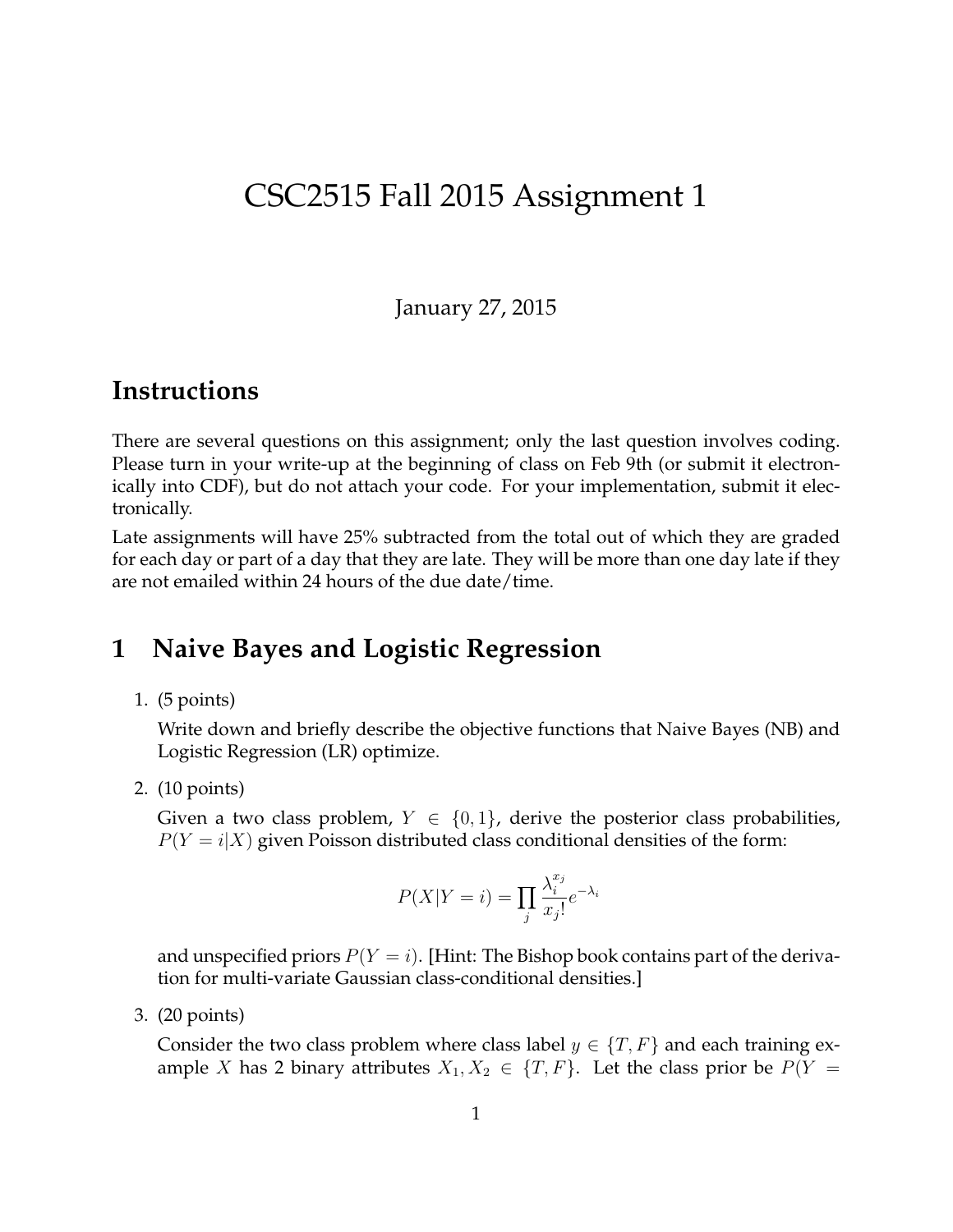$T$  = 0.5 and also let  $P(X_1 = T|Y = T) = 0.8$  and  $P(X_1 = F|Y = F) = 0.7$ ,  $P(X_2 = T|Y = T) = 0.5$  and  $P(X_2 = F|Y = F) = 0.9$ . For this problem, you should assume that the *true* distribution of  $X_1$ ,  $X_2$ , and Y satisfies the Naive Bayes assumption of conditional independence with the above parameters.

- (a) Assume  $X_1$  and  $X_2$  are truly independent given Y. Write down the Naive Bayes decision rule given  $X_1 = x_1$  and  $X_2 = x_2$ .
- (b) Which attribute provides stronger evidence about the class label? Hint: a formal way to do this is to use mutual information, which for two random variables X and Y is defined as:  $I(X,Y) = \sum_{x \in X} \sum_{y \in Y} P(x,y) \log \left( \frac{P(x,y)}{P(x)P(y)} \right)$  $P(x)P(y)$ .
- (c) Now suppose that we create a new attribute  $X_3$ , which is an exact copy of  $X_2$ (i.e., for every training example, attributes  $X_2$  and  $X_3$  have the same value,  $X_2 = X_3$ ). Are  $X_2$  and  $X_3$  conditionally independent given Y?
- (d) The error rate is defined as the summed probability that the decision rule misclassifies an observation generated by either class (see Figure 1.24 in Bishop for a relevant illustration). Would you expect the error rate of naive Bayes to increase when we add the attribute  $X_3$  as above? Why or why not? For this question it is sufficient to just use intuition.
- (e) Would logistic regression be affected by the addition of  $X_3$ ? Explain why or why not.

## **2 Generalization and Model Complexity**

This question asks you to show your general understanding of underfitting and overfitting as they relate to model complexity and training set size. Consider a continuous domain and a smooth joint distribution over inputs and outputs, so that no test or training case is ever duplicated exactly.

1. (5 points)

For a fixed training set size, sketch a graph of the typical behavior of training error rate versus model complexity in a learning system. Add to this graph a curve showing the typical behavior of the corresponding test error rate (for an infinite test set drawn independently from the same joint distribution as the training set) versus model complexity, on the same axes. Mark a vertical line showing where you think the most complex model your data supports is; choose your horizontal range so that this line is neither on the extreme left nor on the extreme right. Mark a horizontal line showing the error of the optimal Bayes classifier. Indicate on your vertical axes where zero error is and draw your graphs with increasing error upwards and increasing complexity rightwards.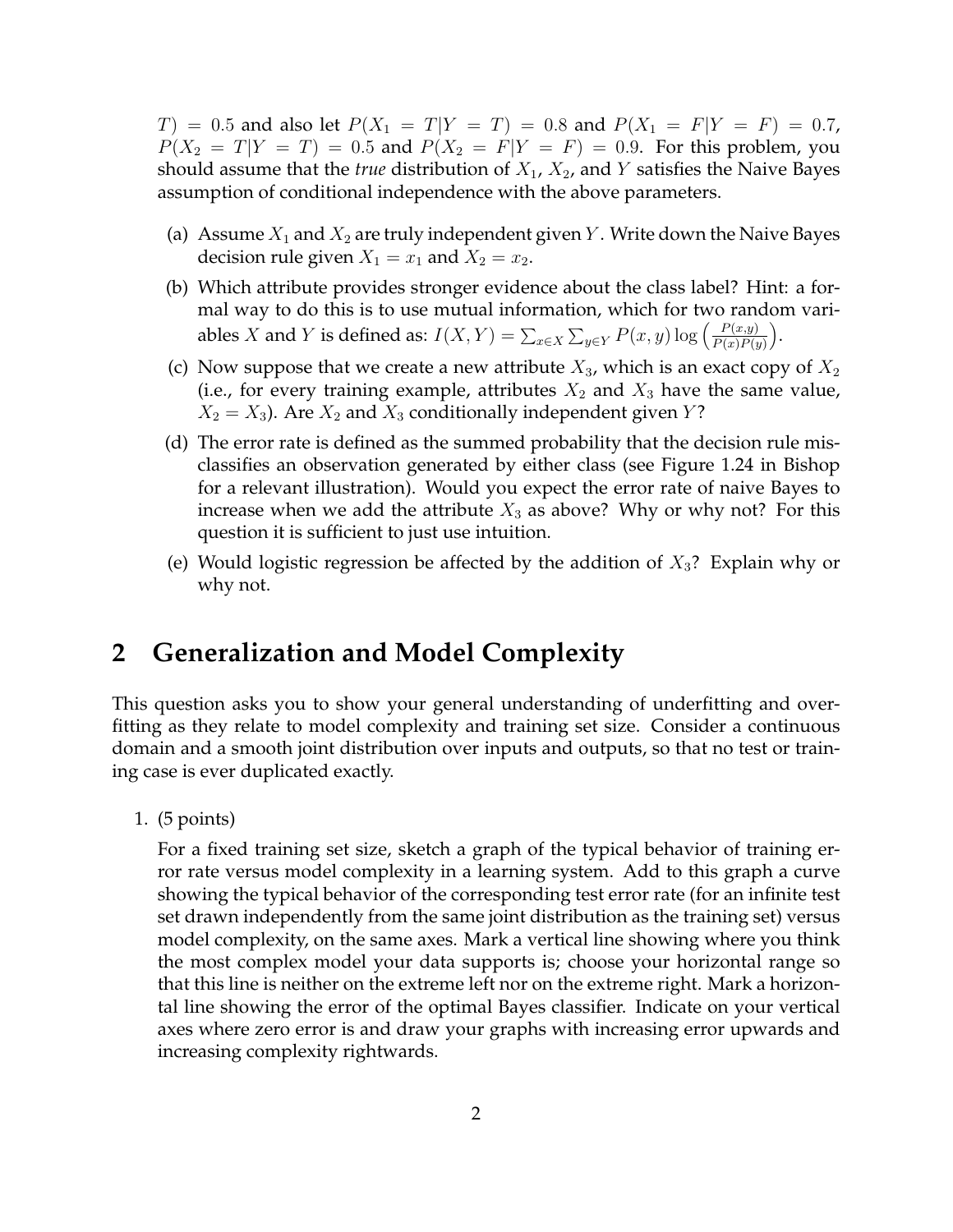#### 2. (5 points)

For a fixed model complexity, sketch a graph of the typical behavior of training error rate versus training set size in a learning system. Add to this graph a curve showing the typical behavior of test error rate (again on an iid infinite test set) versus training set size, on the same axes. Mark a horizontal line showing the error of the optimal Bayes classifier. Indicate on your vertical axes where zero error is and draw your graphs with increasing error upwards and increasing training set size rightwards.

# **3 Experimenting with Logistic Regression and Naive Bayes**

For this part you will compare Naive Bayes and Logistic Regression (LR) on a data set you can download from the course website.

The data set that we have chosen is about spam; you are asked to train a binary classifier to classify each instance as being spam or not (ham). The data set was compiled by Prof. Sam Roweis, using his personal emails, a few years ago. Each instance represents an individual email which has been summarized using 185 binary features. Features represent the occurrence of particular words which are indicative of spam.

The zip file on the course's website contains a Matlab version of the data set. The data set has been split into 1000 training instances and 4000 validation instances. In addition to the labelled instances, the features' names, that is the words they represent, are in the feature\_names variable. Your job is to complete the functions in the files found in the my code directory.

Here are details of the implementations.

*Logistic Regression:* We have provided you with a template for a Logistic Regression classifier. You will need to fill in the remaining components of the LR classifier, including an  $\ell_2$  regularizer. You will also need to implement a checkgrad function to make sure that your gradients are correct.

For LR, you will need to choose some parameters. Reasonable parameters for training are: weight initialization with 0.01\*randn; a learning rate between 0.001 and 0.1; and an  $\ell_2$  penalty coefficient of between 0.01 and 1.

*Naive Bayes:* Implement the decision rule of a Naive Bayes classifier. When choosing how to model the class conditional densities keep in mind that the instance features are binary.

Below you will find details of what to turn in.

1. (20 points)

Provide a brief description of both of your implementations (pseudocode). For LR, the description must include the equations for the negative log-likelihood and it's